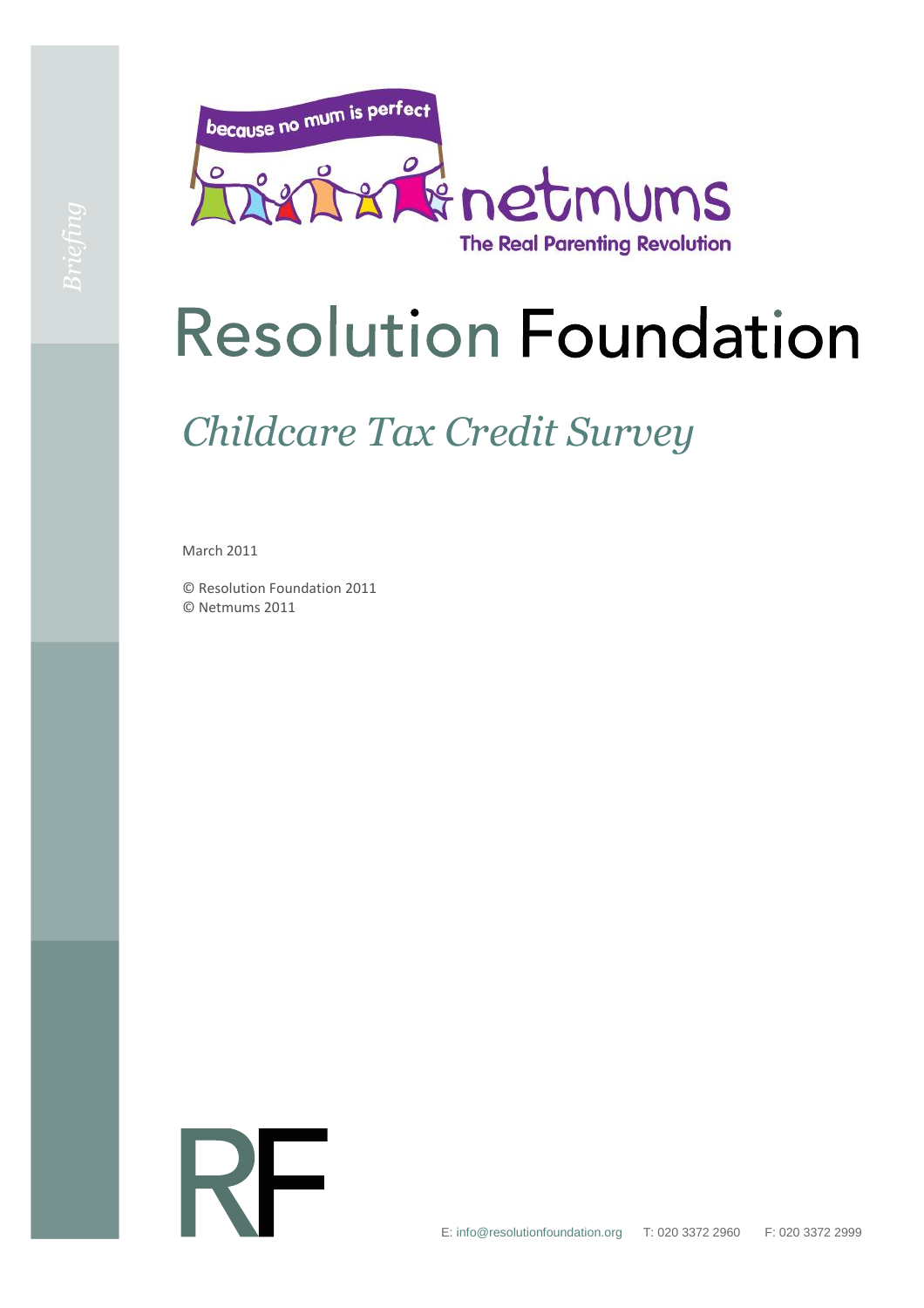### *Childcare Tax Credit Survey*

In the 2010 comprehensive spending review, the Government announced that it would reduce the amount of support available to families for childcare through the childcare element of the working tax credit from April 2011. Rather than covering 80 percent of childcare costs up to £175 for one child and £300 for two or more children, the government will cover only 70 percent of costs. This means that from April, parents will be able to claim up to £122.50 a week for one child or £210 a week for two or more children compared to £140 a week and £240 a week currently.

The Government estimates that this change will save £270m in the next financial year, rising to £385m by 2014/15. This projection is based on the assumption that no parents will change their working patterns as a result of the tax credit change. This assumption was challenged by the Office for Budget Responsibility (OBR) at the time of the Spending Review. The OBR argued that parents would have to provide more childcare themselves if the costs of paid childcare increased, potentially reducing working hours.

Analysis by the Resolution Foundation has shown that families stand to lose an average of £440 from the change to the childcare credit, with some losing up to £1,300. To find out whether parents were aware of the proposed change and how they would adjust their working hours in response, the Resolution Foundation and Netmums conducted a survey in February 2011 of parents' views. A total of 2,196 parents who currently receive the childcare element of working tax credit responded to the survey.

Overall, the results of this survey show that more than two-thirds of people (68 percent) will have to make significant adjustments to their childcare or working arrangements in response to the change in the childcare tax credit<sup>1</sup>. More than one in five (22 percent) of all respondents said that they would stop working altogether as a response to the changes to childcare tax credit and a further 29 percent said that they would reduce their working hours to cover the extra costs. A further 27 percent said that they would rely more on informal care from family and friends.



#### **Those receiving childcare tax credit will lose an average of £440 per year of support for the cost of childcare [with some losing up to £1300]. If this happened to you, would it affect you? Would you: (select all that apply)**

 $\overline{a}$ 

 $^1$  This finding is based on the percentage of respondents who reported having to make any kind of change to either childcare or working arrangements. More than one response option was possible.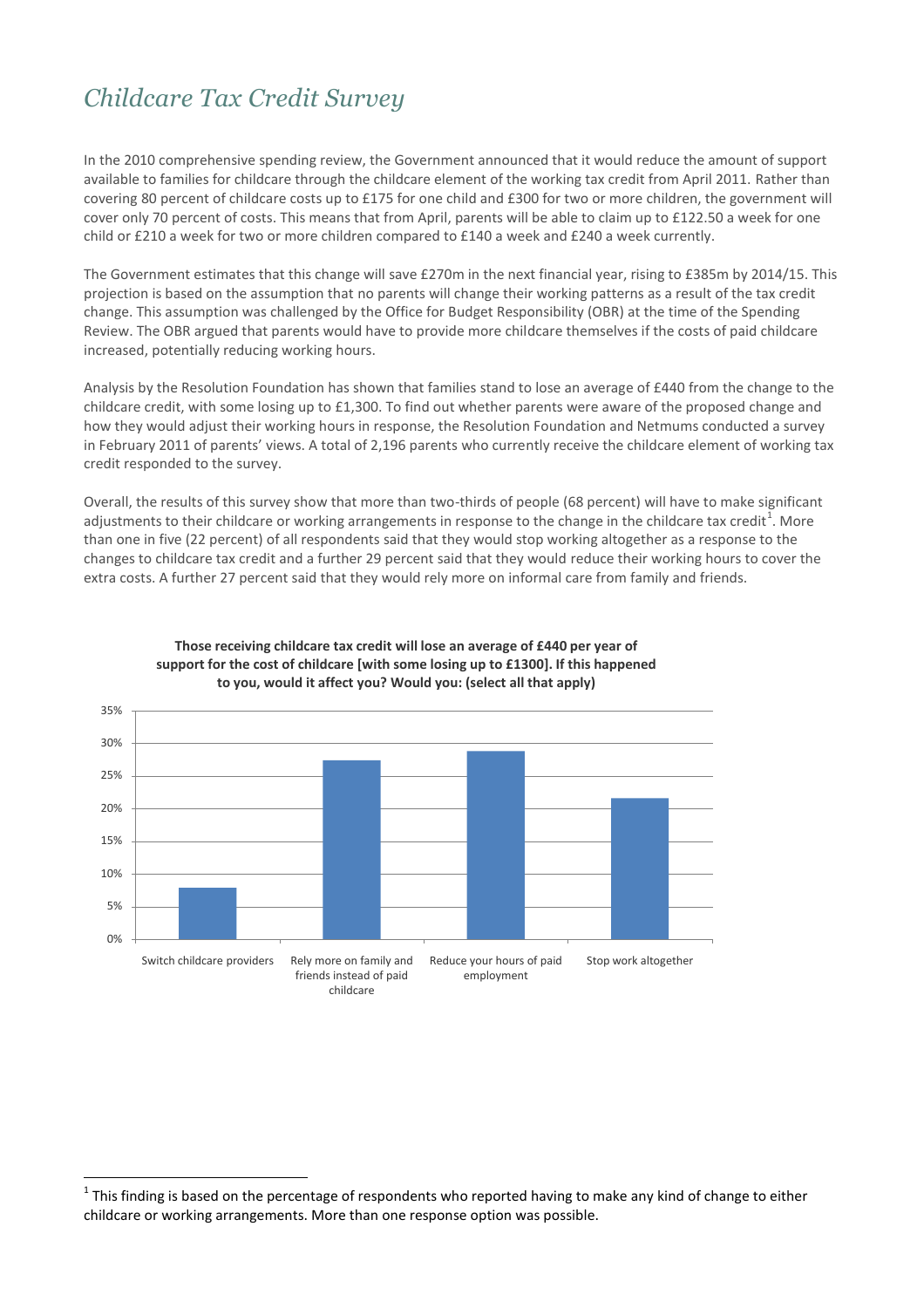#### Part-time and full-time employment

There are more noticeable differences between those in part- and full-time employment. 37 percent of those in fulltime work said that they would reduce their working hours compared to 26 percent of respondents in part-time work. On the other hand, almost one in four (24 percent) people working part-time said that they would stop work altogether compared to one in seven (14 percent) of those in full-time work.



**Those receiving childcare tax credit will lose an average of £440 per year of support for the cost of childcare [with some losing up to £1300]. If this happened to you, would it affect you? Would you: (select all that apply)** 

#### Lack of information

One of the interesting results from this survey is how few people had previously heard about the changes to childcare tax credit even though all of the respondents actually claimed the credit. 78 percent of respondents had not heard about the changes before reading about them on the Netmums website. Those that had heard about the changes beforehand were less likely to say that they will make changes to their childcare arrangements or working hours. 23 percent of those who had not heard about the changes previously said that they would stop work altogether compared to 18 percent of those that had heard about it.

This suggests that if more parents had been made aware of the change earlier, they could have prepared by developing alternative childcare arrangements and, therefore, may not need to make significant changes to their working pattern once the tax credit change takes effect.

#### Types of childcare used

There some important differences in the types of childcare used by some groups of respondents. People who said that they would stop working altogether are less likely to use informal childcare and more likely to rely on nursery provision than those who said that they would just reduce their working hours.

Of those that said they would reduce their working hours in response to the childcare tax credit change, 22 percent said that they regularly use family and friends for childcare and 61 percent used nursery places. Only 15 percent of those that said they would stop working altogether use family and friends for childcare but 65 percent use nursery places.